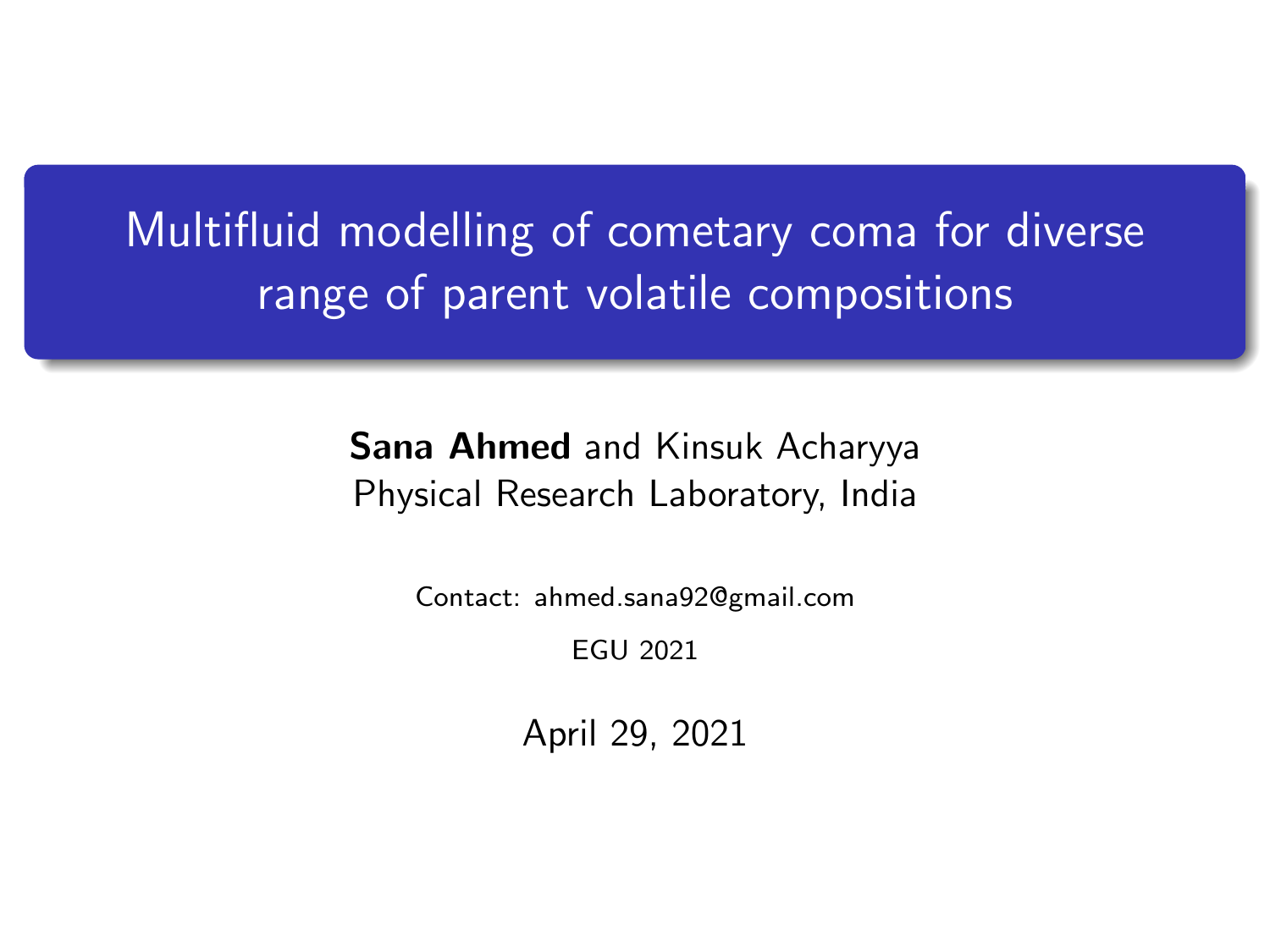- The volatile composition of the coma is generally diverse,
	- $\bullet$  H<sub>2</sub>O is mostly a primary constituent
	- $\bullet$  followed by CO and CO<sub>2</sub>
	- trace amounts of other species such as  $CH_4$ ,  $CH_3OH$ ,  $NH_3$
- In some comets, the observed  $CO/H<sub>2</sub>O$  ratios are  $>> 1$ .
- We model the coma with an aim to study how the chemistry and dynamics of the coma will change when we alter the relative abundances of the parent volatiles.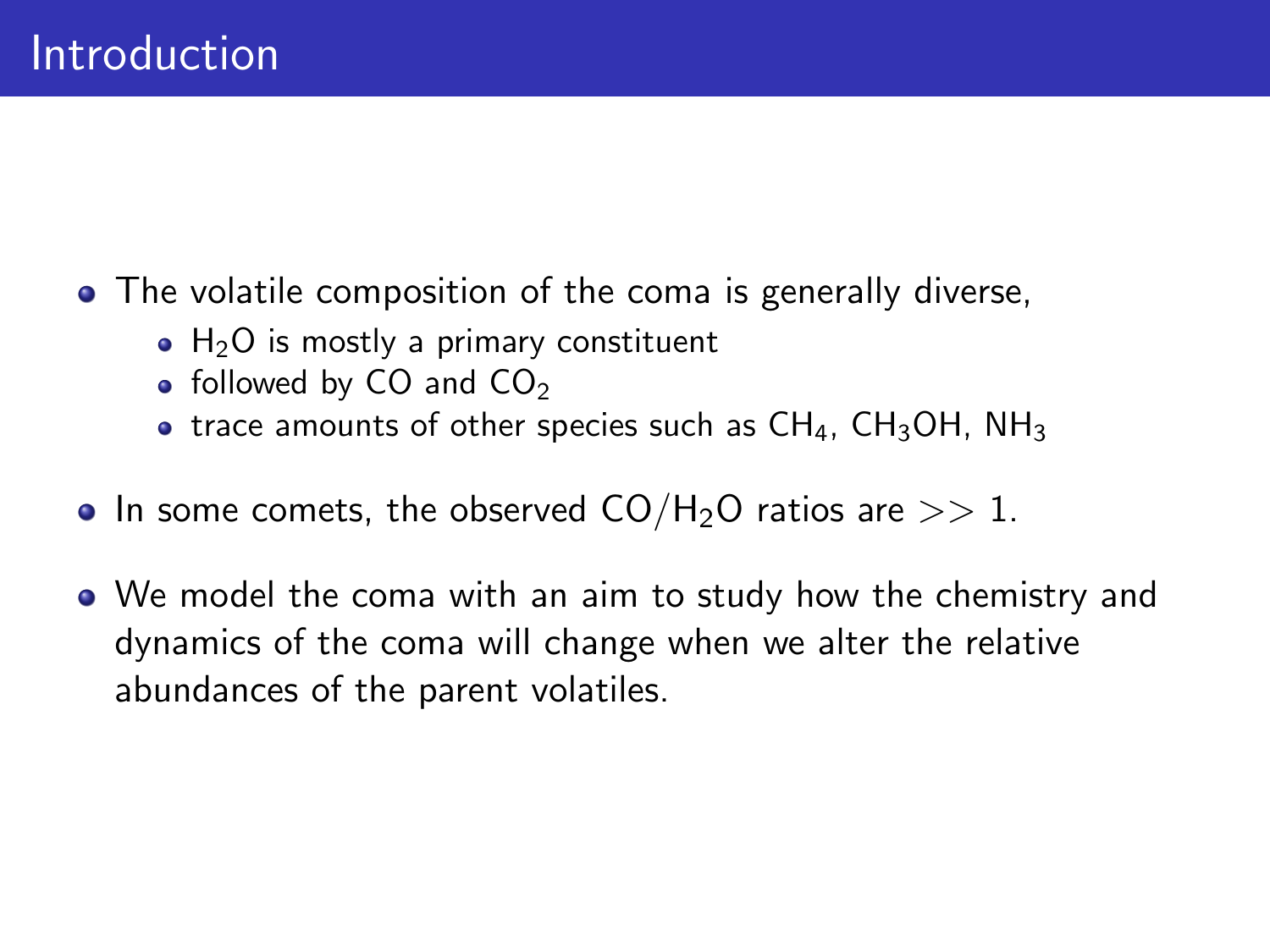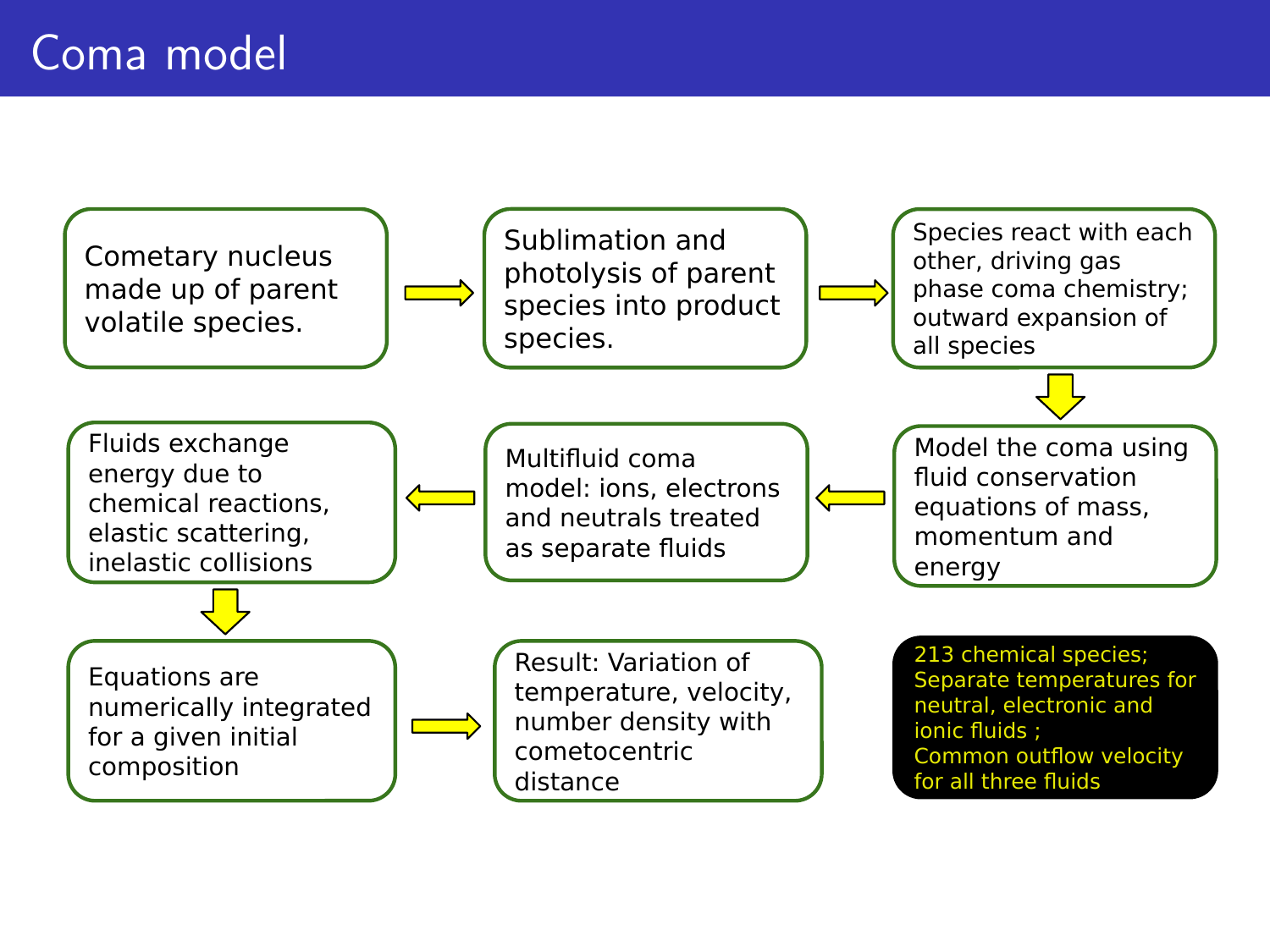# Governing Equations: Conservation of number density, mass, momentum, energy

$$
\frac{1}{r^2}\frac{d}{dr}(r^2nv) = N\tag{1}
$$

$$
\frac{1}{r^2}\frac{d}{dr}(r^2\rho v) = M\tag{2}
$$

$$
\frac{1}{r^2}\frac{d}{dr}(r^2\rho v^2) + \frac{d}{dr}(nk_BT) = F
$$
 (3)

$$
\frac{1}{r^2}\frac{d}{dr}\left[r^2\rho v\left(\frac{v^2}{2}+\frac{\gamma}{\gamma-1}\frac{k_BT}{\mu}\right)\right]=Q\tag{4}
$$

r: cometocentric distance, n: species number density,  $\rho$ : mass density, v: velocity, T: temperature,  $\gamma$ : ratio of specific heat N, M, F, Q: source terms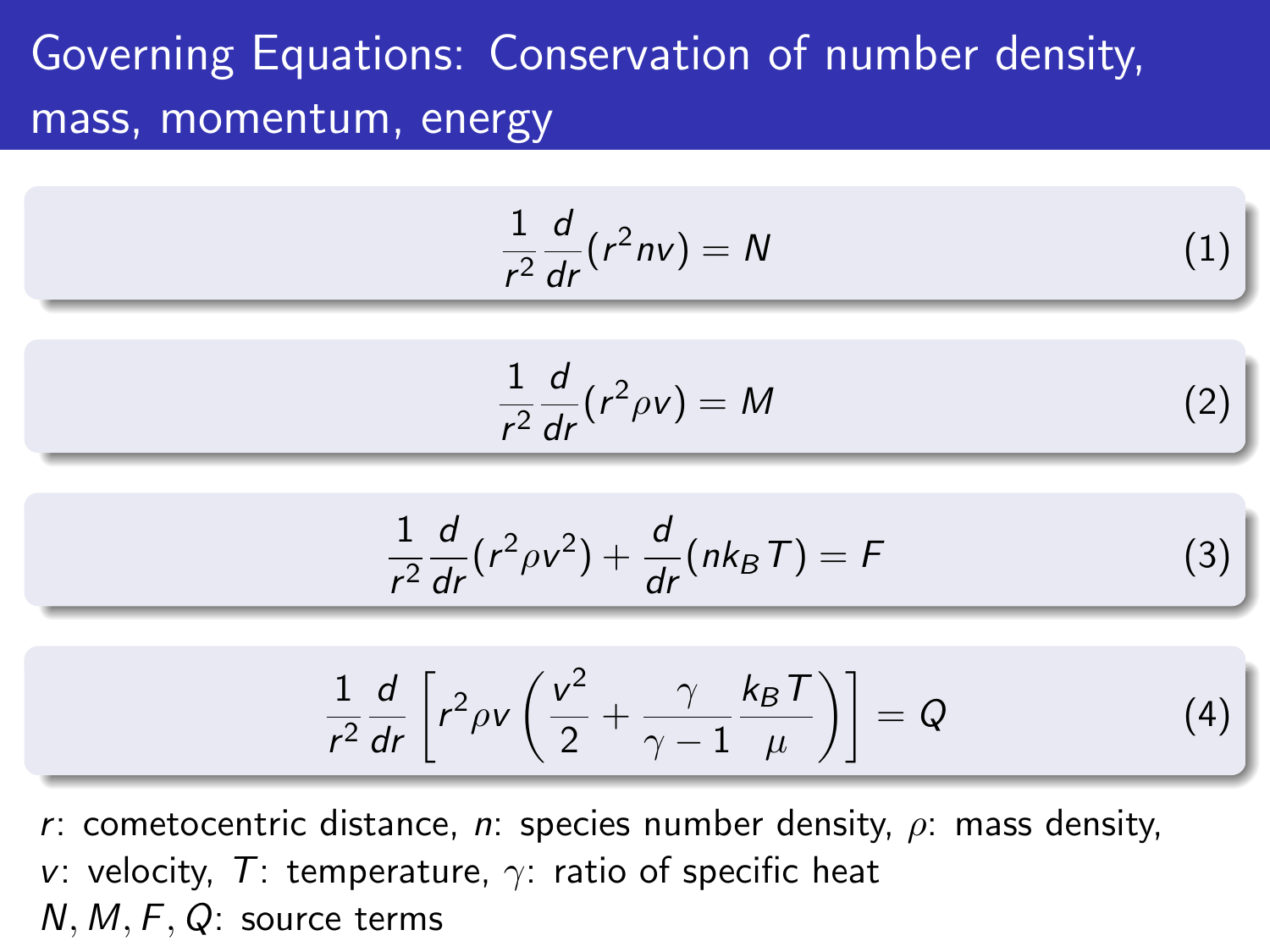## Initial Conditions

- $\bullet$  Two cases studied; case A:  $H_2O$  is dominant, case B: CO is dominant
- $\bullet$  Sublimation rate from the nucleus is 10<sup>29</sup> molecules s<sup>-1</sup>

Table: Species abundances as a percentage of the dominant parent volatile

| Parent             | Case A[1]   | Case B[2]          |
|--------------------|-------------|--------------------|
| Species            | (Hyakutake) | (C/2016 R2)        |
| $H_2O$             | Dominant    | 0.32               |
| CO.                | 20.0        | Dominant           |
| CO <sub>2</sub>    | 6.0         | 18.2               |
| NH <sub>3</sub>    | 1.0         | 0.010              |
| <b>HCN</b>         | 0.1         | $3.8\times10^{-3}$ |
| $N_{2}$            | 0.04        | 5.0                |
| CH <sub>4</sub>    | 0.7         | 0.59               |
| CH <sub>3</sub> OH | 2.0         | 1.04               |
| $H_2CO$            | 1.0         | 0.043              |
| $C_2H_2$           | 0.1         | 0.022              |
| $C_2H_6$           | 0.4         | 0.089              |

[1] S. D. Rodgers and S. B. Charnley, 2002, MNRAS, 330, 660 - 674 [2] Adam J. McKay et al., 2019, AJ, 158, 128 (24pp)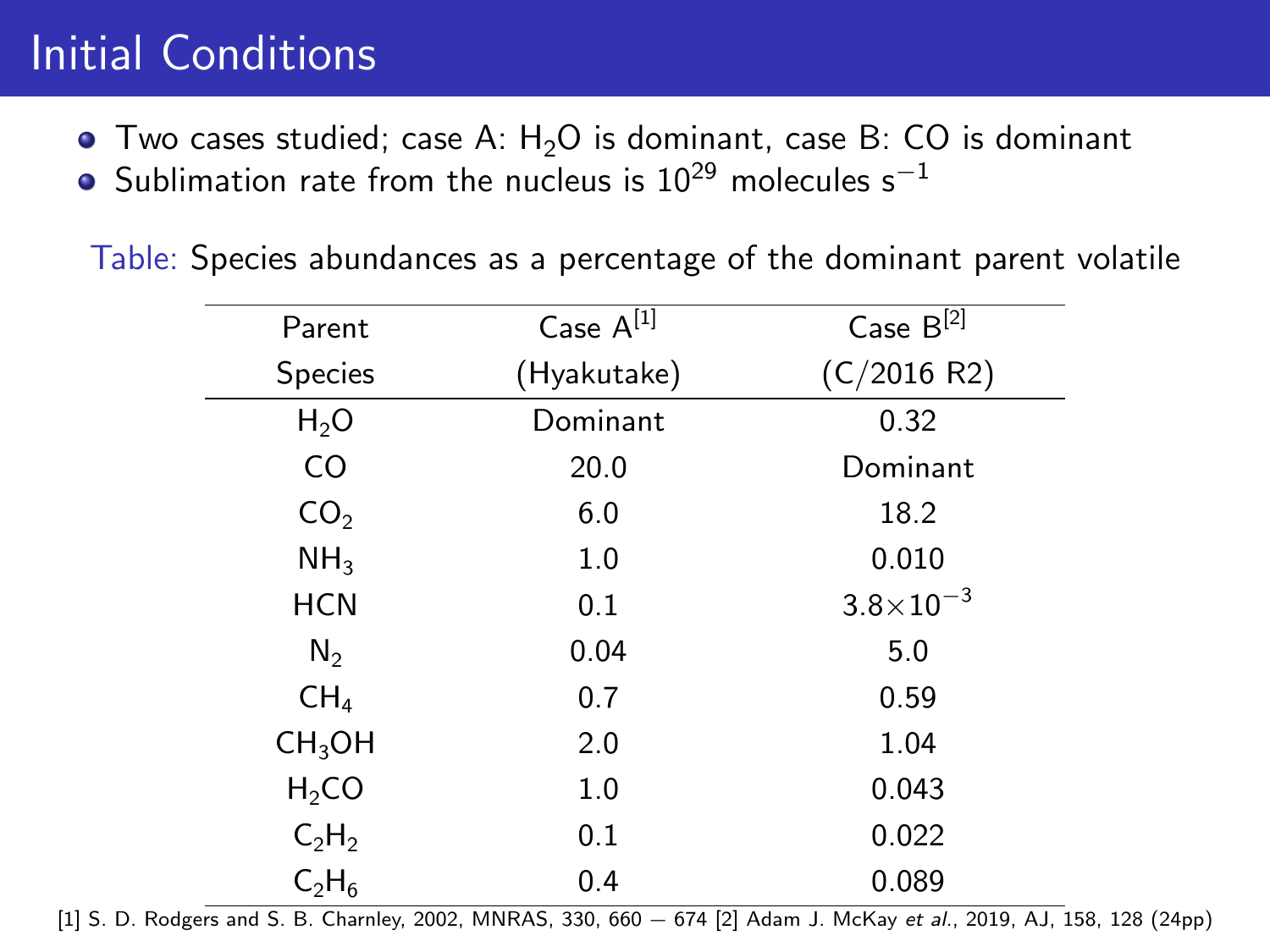#### Number density profile of parent volatiles



- $\bullet$  The dominant parent volatile has the highest number density (H<sub>2</sub>O in case A and CO in case B).
- Number density for most parent volatiles falls of roughly as  $1/r^2$ .  $\bullet$
- Number density of NH $_3$  falls off faster in the outer regions due to higher photodissociation.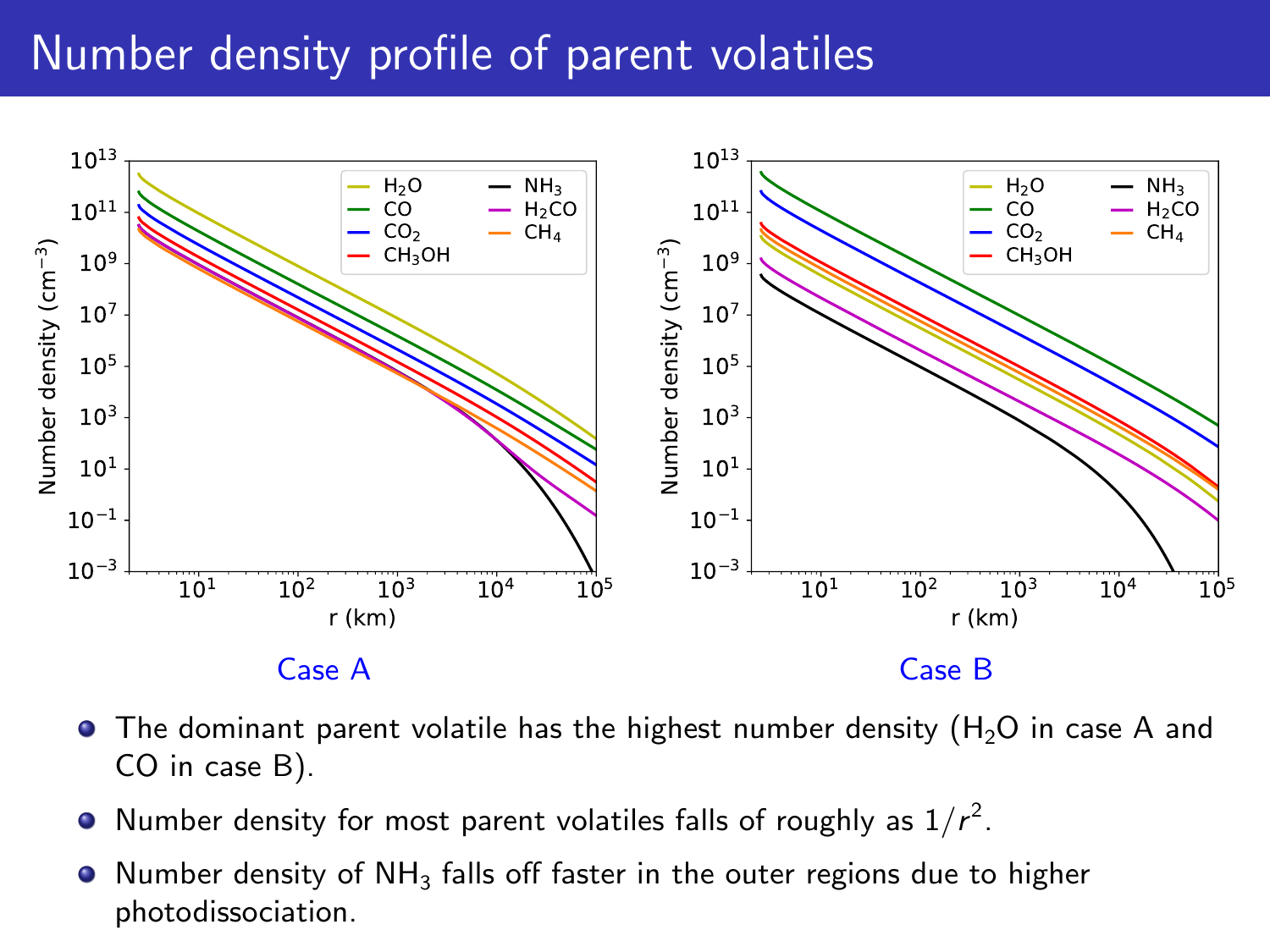### Temperature profile



- Subscripts n, e and i denote neutral, electron and ion fluids respectively.
- Initial temperature coupling between n and e fluids in case A; large electron- $H_2O$  $\bullet$ inelastic collision cross-section and high density results in efficient energy exchange. In outer region, coupling is lost due to reduced density.
- No such coupling in case B; electron-CO inelastic collision cross-section is nearly 3 orders of magnitude less than that of electron- $H_2O$ .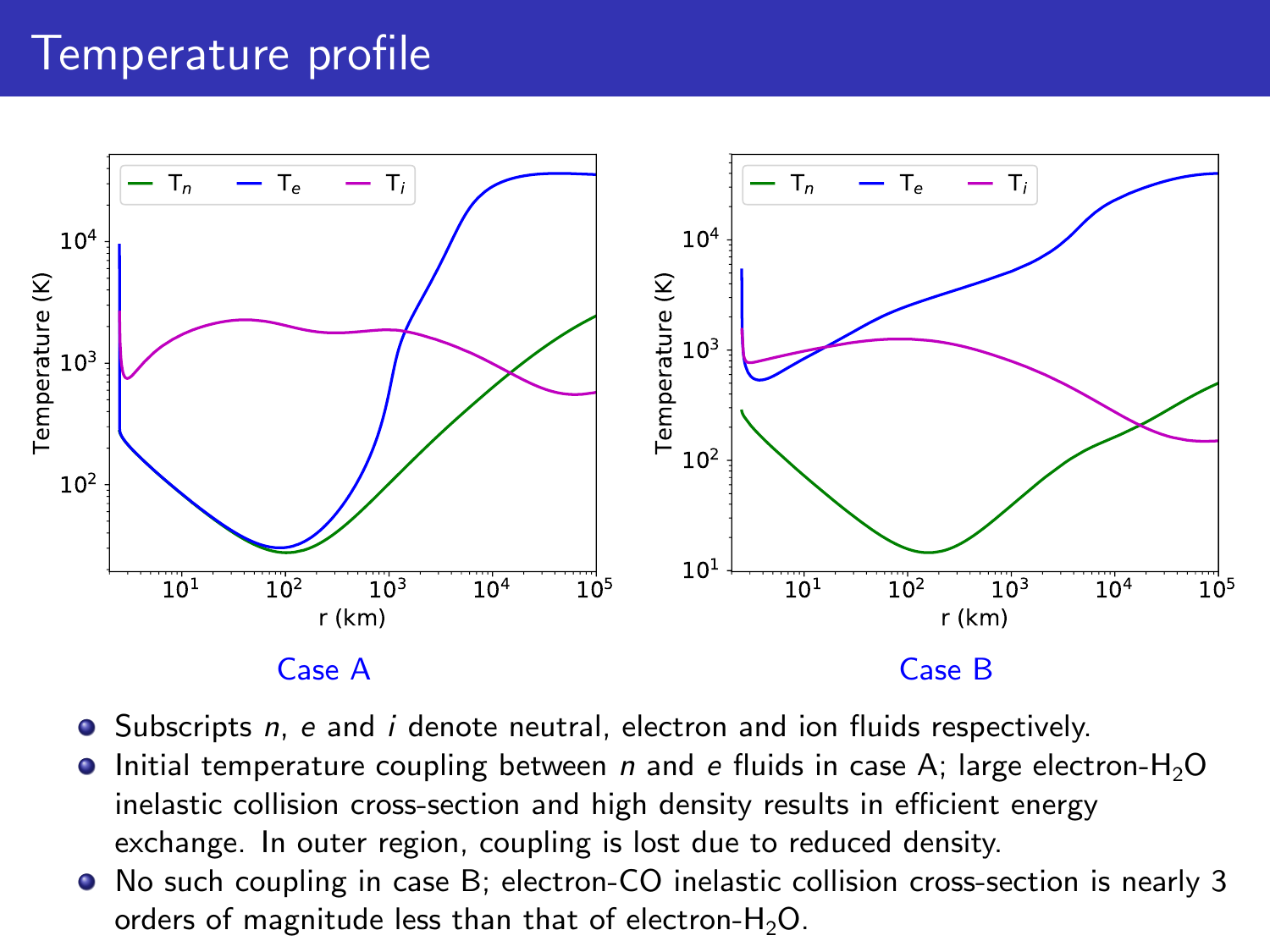## Ionic density profile



- Higher CO abundance in case B directly or indirectly results in higher abundance of the ions  $\mathsf{CO}^{+}$ ,  $\mathsf{CO_2^+}$  and  $\mathsf{HCO}^+$  by nearly 2  $-$  3 orders.
	- $CO<sup>+</sup>$  primarily produced by photoionization of  $CO$ .
	- $\mathsf{CO_2}^+$  mainly produced by charge exchange of  $\mathsf{CO_2}$  with  $\mathsf{CO}^+$ .
	- $HCO<sup>+</sup>$  produced when  $CO$  reacts with ionic species.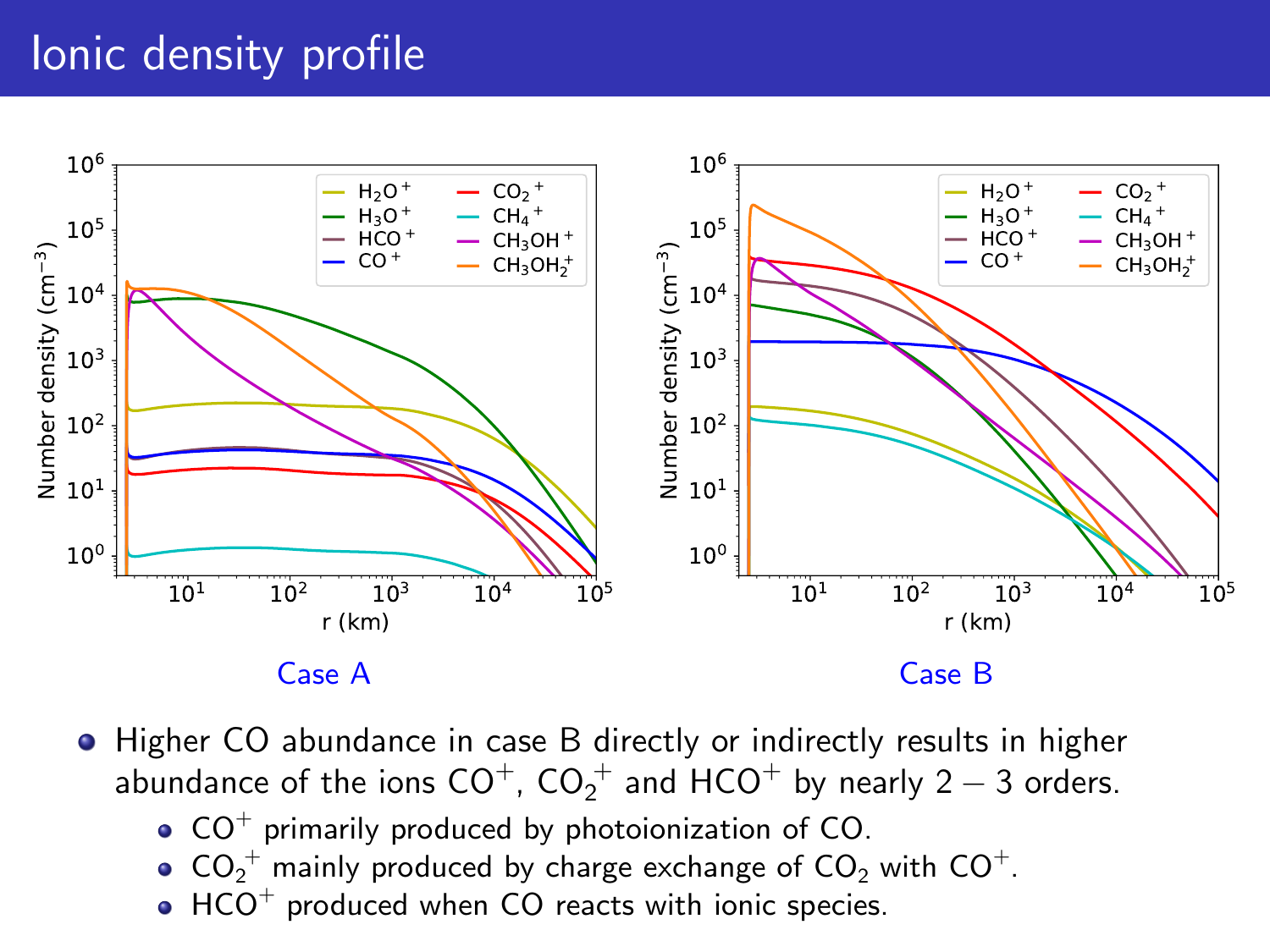### Ionic density profile



- Water derived ions  ${\sf H_2O}^+$  and  ${\sf H_3O}^+$  show similar abundance in the innermost regions in both cases, even though  $H_2O$  is much less in case B.
- The ions  $\mathsf{CO_2^+}$  and  $\mathsf{HCO^+}$  have higher abundance in case B, and these react with  $\mathsf{H}_2\mathsf{O}$  to produce  $\mathsf{H}_2\mathsf{O}^+$  and  $\mathsf{H}_3\mathsf{O}^+$  respectively.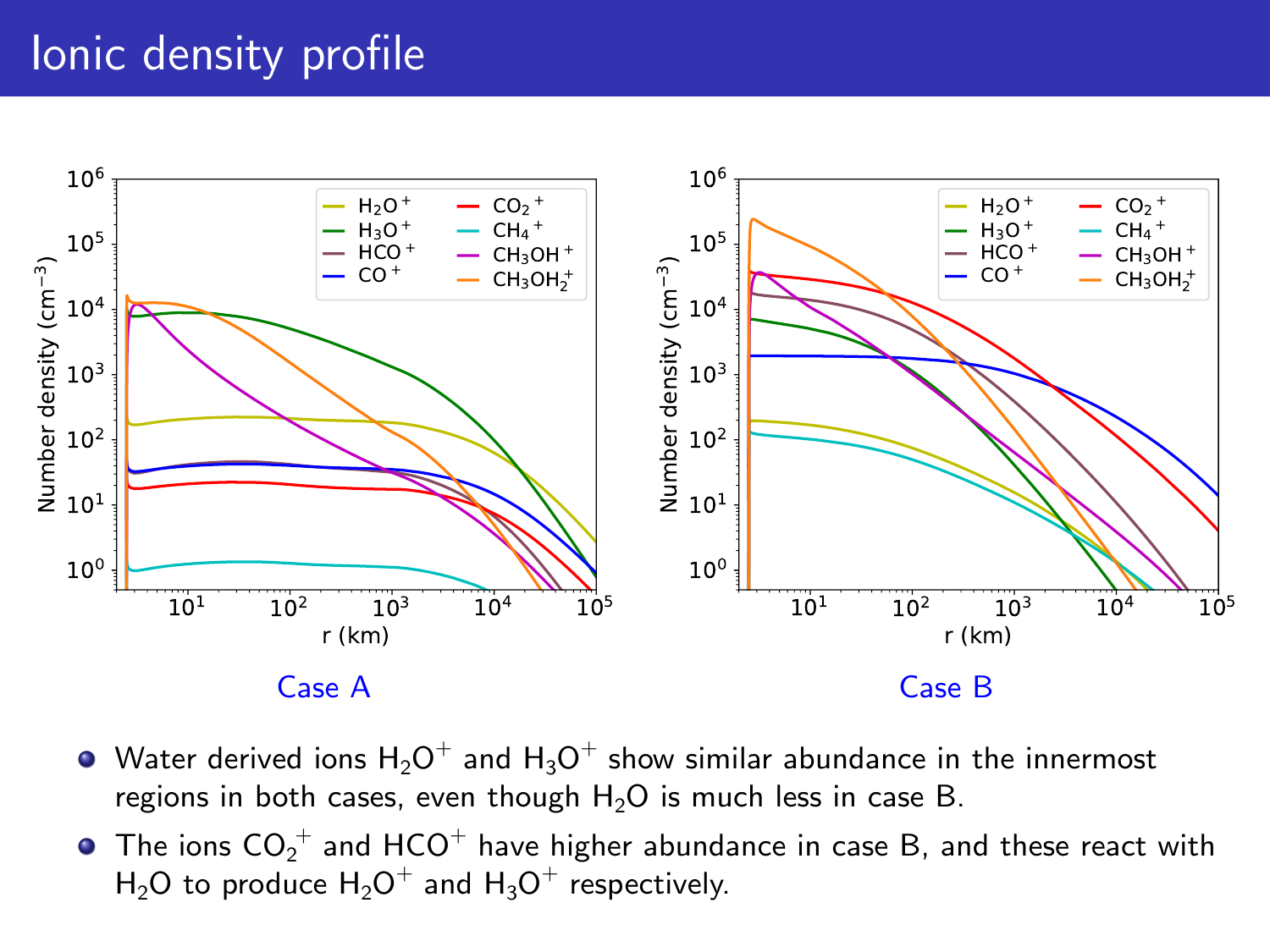## Ionic density profile



- Bigger ions are more abundant in case B.
- $\mathsf{CH_4^+}$  is created by photoionization of  $\mathsf{CH_4}$ , and also by charge exchange of  $CH_4$  with  $CO<sup>+</sup>$  and  $CO<sub>2</sub><sup>+</sup>$ .
- $\mathsf{CH_4}^+$  reacts with  $\mathsf{CH_3OH}$  to form  $\mathsf{CH_3OH}^+$  and  $\mathsf{CH_3OH}_2^+.$